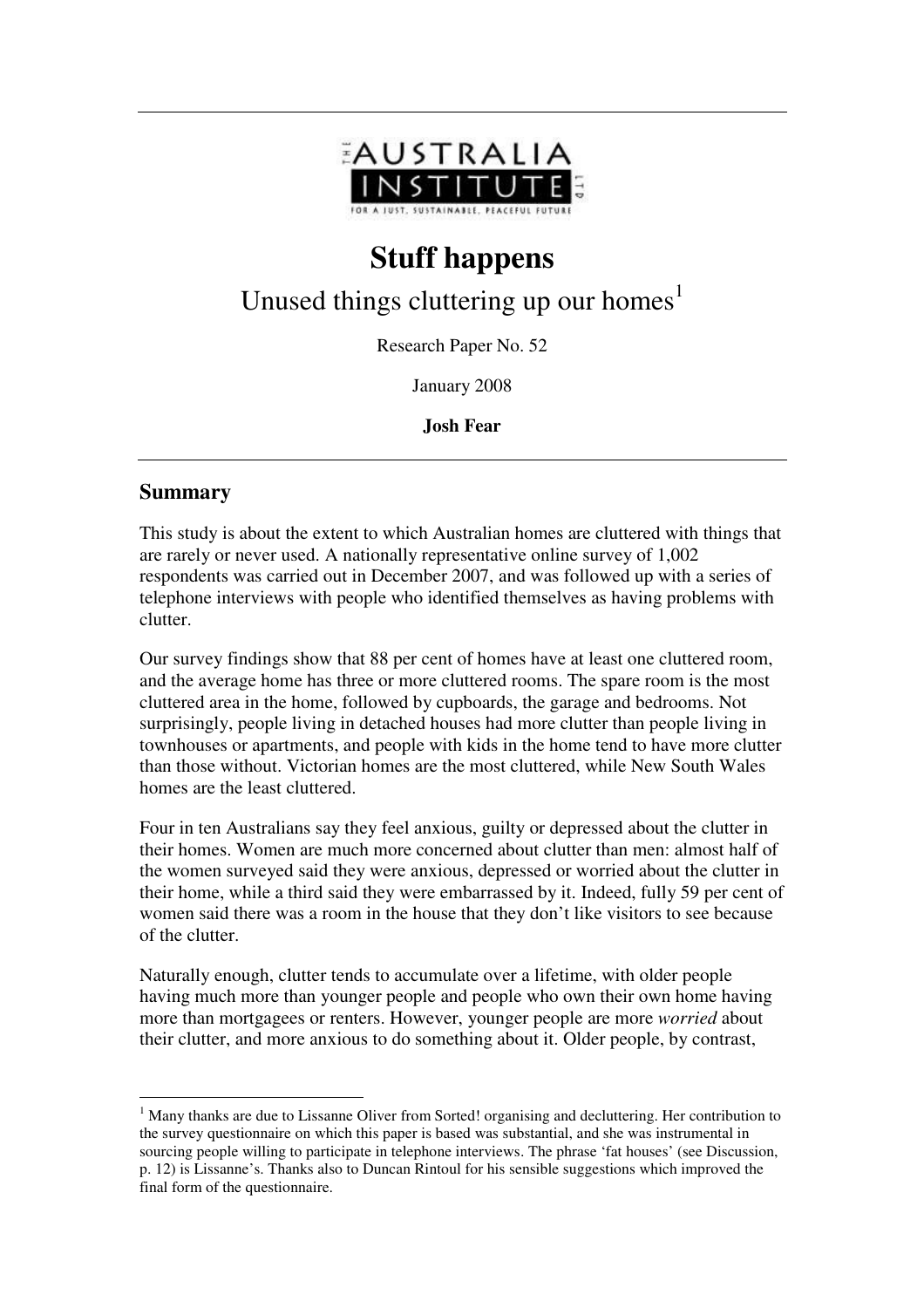seem to have accepted or resigned themselves to their clutter, despite having more of it.

Our research shows that many people – 84 per cent of survey respondents – are in the strange situation of having bought things in order to deal with the excessive amount of things they have bought. Around a quarter had even bought *vacuum storage bags* – which suggests that the stored items will not be in use for some time. One in five respondents had *built a shed or garage* to keep or store things, while one in eight had even *moved house* to accommodate their superfluous 'stuff'.

## **1. Introduction**

There is an interesting term that has entered the vocabulary of financial counsellors and real estate agents in recent years: 'Castle Hill syndrome'. It describes how some new home owners in outer suburban suburbs of Sydney and Melbourne find themselves facing 'mortgage stress', despite having reasonable and secure incomes. People suffering from Castle Hill syndrome spend nearly all their disposable income on loan repayments, and their houses, often new McMansions built to convey the appearance of wealth, remain largely empty because their owners can't afford to properly furnish them after meeting their mortgage obligations.

There are other ways of spending one's money that can seem just as misguided. According to a 2004 study by the Australia Institute, the average Australian household wasted \$1,226 in that year on items that were purchased but never used. This equates to \$10.5 billion across the nation – or more than Australian governments spent on universities and roads over the same period. As the study's authors observed, 'cutting this wasteful consumption would be enough for the average mortgagee to protect themselves against a 0.75 per cent rise in interest rates' (Hamilton et al 2005, p. 6).

This paper is about the very opposite of Castle Hill syndrome: the excessive amount of 'stuff' that clutters up many people's homes in an age of affluence. Rather than throwing away, recycling, selling or giving away the unwanted or unused things in our homes, we often let them accumulate. This could be because we are too lazy or too busy to deal with them; or it could be because we feel guilty for buying things that we don't use but are unwilling to admit that their purchase was a mistake. It could even be that some of us are congenital 'hoarders' – that we have a natural instinct to accumulate things in case we need them one day.

There is an important difference between having a cluttered home, or 'hoarding', and the behaviour associated with wasteful spending. In Australia, as elsewhere, nongrocery shopping is increasingly undertaken for its own sake, regardless of whether the goods purchased are needed or wanted; indeed, modern shopping centre designs encourage consumers to linger as long as possible. Spending money is now, strangely, its own form of entertainment. This obviously has a significant impact on the environment and (in a different way) the economy, but it also affects our homes.

Psychologists have distinguished between the act of shopping (going to the shop), purchasing goods (the transaction) and consuming the goods after purchase (Campbell 2000). They have also noted differences between hoarding and shopping at the pathological end of the spectrum*.* Compulsive hoarding has been defined as 'the acquisition of and inability to discard large numbers of possessions that clutter the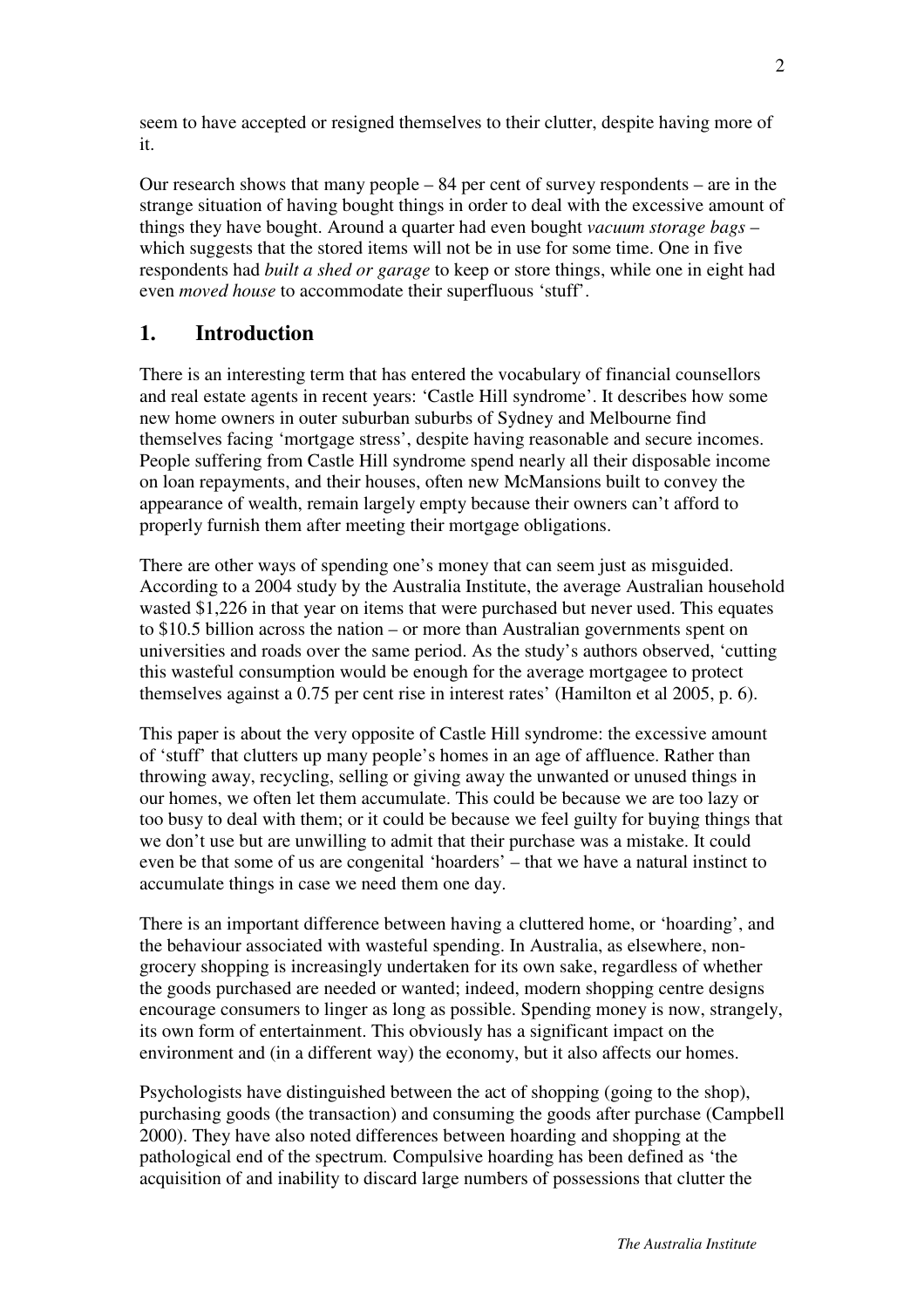living areas of one's home and interfere with the ability to use the living spaces' (Frost et al., p. 223). Hoarding is considered 'clinically significant' when it 'interferes with the ability to function effectively or produces significant distress'. Compulsive buying, on the other hand, 'involves excessive, uncontrollable, time-consuming, and repetitive shopping or buying in response to negative events and/or feelings, resulting in negative consequences such as social and financial difficulties … It appears to be characterized by an irresistible urge to buy, and some form of tension relief or gratification, usually temporary, follows the purchase' (Frost et al., p. 223). Only a small minority of people exhibit such extreme symptoms: in the USA, it has been estimated that between 1.8% and 8.1% of the population have a problem with compulsive buying (Frost et al, p. 223). However, it appears that a much higher proportion of people are distressed about the extent of the clutter in their home.

This study seeks to investigate the extent to which hoarding (whether compulsive or otherwise) is prevalent among the Australian population, to ascertain how clutter affects people, and to find out what people think about the clutter in their home. The manner in which the research was undertaken is described in more detail below.

### **2. Research method**

#### *Survey*

To ascertain how much 'stuff' is cluttering up Australian homes, and to test people's attitudes towards their clutter, an online survey was conducted in December 2007 with 1,002 respondents over the age of 18. The survey questionnaire is reproduced in Appendix A.

The sample was drawn from an online panel of 'pre-recruited' respondents, and was designed to be nationally representative by gender, age, income and state/territory. Online sampling is increasingly being used by market and social researchers as an alternative to telephone sampling, as landline penetration declines and household internet access rates rise. The growth in popularity of online survey techniques means that there are now a number of high quality panel providers operating in Australia.<sup>2</sup>

#### *Interviews*

 $\overline{a}$ 

In addition to the survey, a series of telephone interviews was conducted with people who identified themselves as having problems with clutter. The purpose of the interviews was to explore matters that could not be addressed fully through the survey, and to pursue issues arising from the survey results. As well, the interviews provided an opportunity to hear from people whose problems with clutter were

 $2^2$  The panel used to source respondents for the survey is the Valued Opinions panel, which is owned and managed by the Australian arm of Research Now. It is a research-only panel (i.e. panel lists are not used to carry out any non-research activities, such as marketing) recruited from a wide variety of sources, to avoid any bias associated with limited-source recruitment. The panel recruitment strategy is designed to ensure that a good mix of panel members is captured across each state and across the age, gender and income spectrums. Panel members are individually rewarded for their participation in a survey at a level that helps to ensure reliable levels of response and considered answers to the questions, but not so high as to attract 'professional' respondents. In the case of this survey, the incentive for participation was \$1.50 per respondent. A series of checks was run on survey data to safeguard against invalid completes – for example respondents completing the survey in less time than it would take to give considered responses to each question.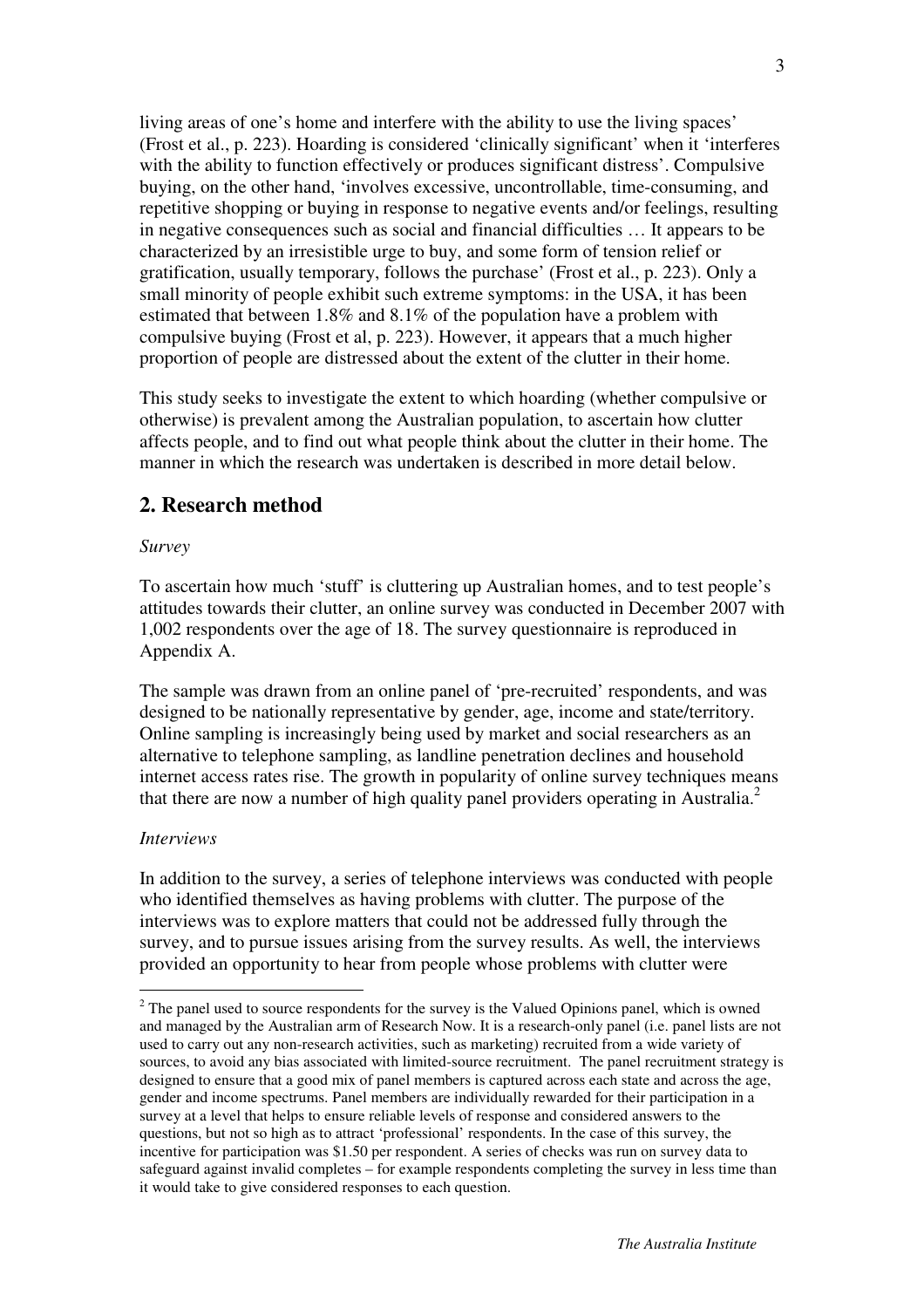unusually pronounced. A total of 10 interviews were conducted, with discussions based on a semi-structured interview guide.

To find suitable interview participants, a notice was placed in the regular email newsletter of a professional 'de-cluttering' service.<sup>3</sup> The notice asked readers to contact the Australia Institute 'if your home is, or has been, full of too much "stuff" that you don't need or use, or if the clutter in your home has had a negative impact on your life, your relationships or your time at home'. In the event, interviews were held both with people who *themselves* had clutter problems and people who were affected by *other people's* clutter problems (typically parents). Because all those who contacted the Institute were female, some additional interviews were conducted with males through personal contacts.

### **3. The nature and extent of clutter in the home**

Survey respondents were asked which areas or rooms in their home, if any, were cluttered, with clutter explicitly defined as 'too many items that you rarely or never use'. Only 12 per cent said there were no such rooms in their house – meaning that fully 88 per cent of people had at least one cluttered room in the house.

The survey findings reveal that the spare room is the most cluttered area in the home, with 46 per cent of respondents having clutter there. Cupboards are the next most cluttered area (44 per cent), followed by the garage (44 per cent) and bedrooms (37 per cent). Figure 1 shows the percentage of respondents with clutter in each type of room, divided into those living in detached houses (n=689) and those in other kinds of dwellings  $(n=313)$ .<sup>4</sup>

People living in detached houses had more clutter than others, with 90% of people having at least one cluttered area (compared to 85% in other dwelling types). Not surprisingly, house-dwellers had more cluttered garages and sheds than people living in townhouses and apartments. Interestingly, however, the spare rooms, cupboards and shelves of people living in detached houses were also cluttered. Bedrooms were equally cluttered across dwelling types, while townhouse- and apartment-dwellers had more clutter in their lounge rooms.

Survey participants were asked if there were any boxes that they hadn't unpacked since last moving house. Even excluding those who had moved in the last six months, more than a quarter of respondents (26 per cent) said they had some unpacked boxes. Among these people, the average number of unpacked boxes in the home was seven.

 $\overline{a}$  $3$  The service in question was SORTED! organising  $\&$  decluttering, based in Melbourne.

<sup>4</sup> 'Other dwelling types' include 'townhouses/duplexes/terraces' and 'apartments/units/flats'.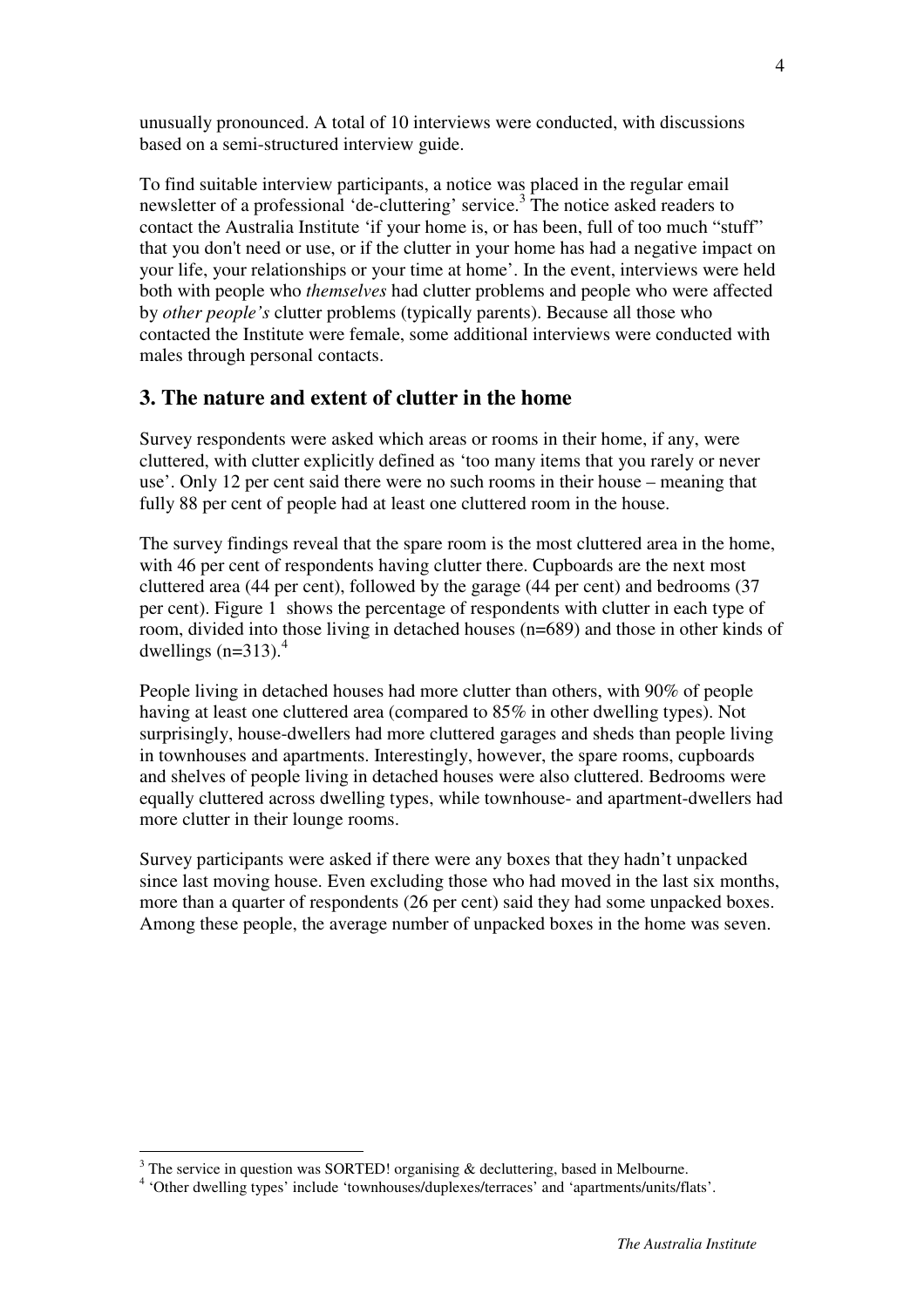

**Figure 1 Which areas or rooms in your home would you describe as cluttered?** 



The actual items that constitute clutter are extremely varied, and depend on the circumstances and personalities in each household. Items commonly mentioned by those participating in phone interviews included clothes (to be repaired, thrown out, given away, or simply never worn), paperwork (including old letters, junk mail and old newspapers), books, and things for children (such as old toys or craft items). Interview discussions also revealed a number of different categories of clutter, depending on the nature of a person's 'attachment' to things:

- *Emotional clutter* things with sentimental meaning but little financial value including children's toys or drawings, (unused or unwanted) gifts, school or university notes, and personal possessions of absent loved ones;
- *Just-in-case clutter* things with little or no sentimental value but that 'might come in handy one day' and that are therefore kept for some time, such as old bills or bank statements, tools and stationery;
- *Bought clutter* impulse purchases, often acquired recently, that end up never being used, commonly including clothes, fashion accessories and books;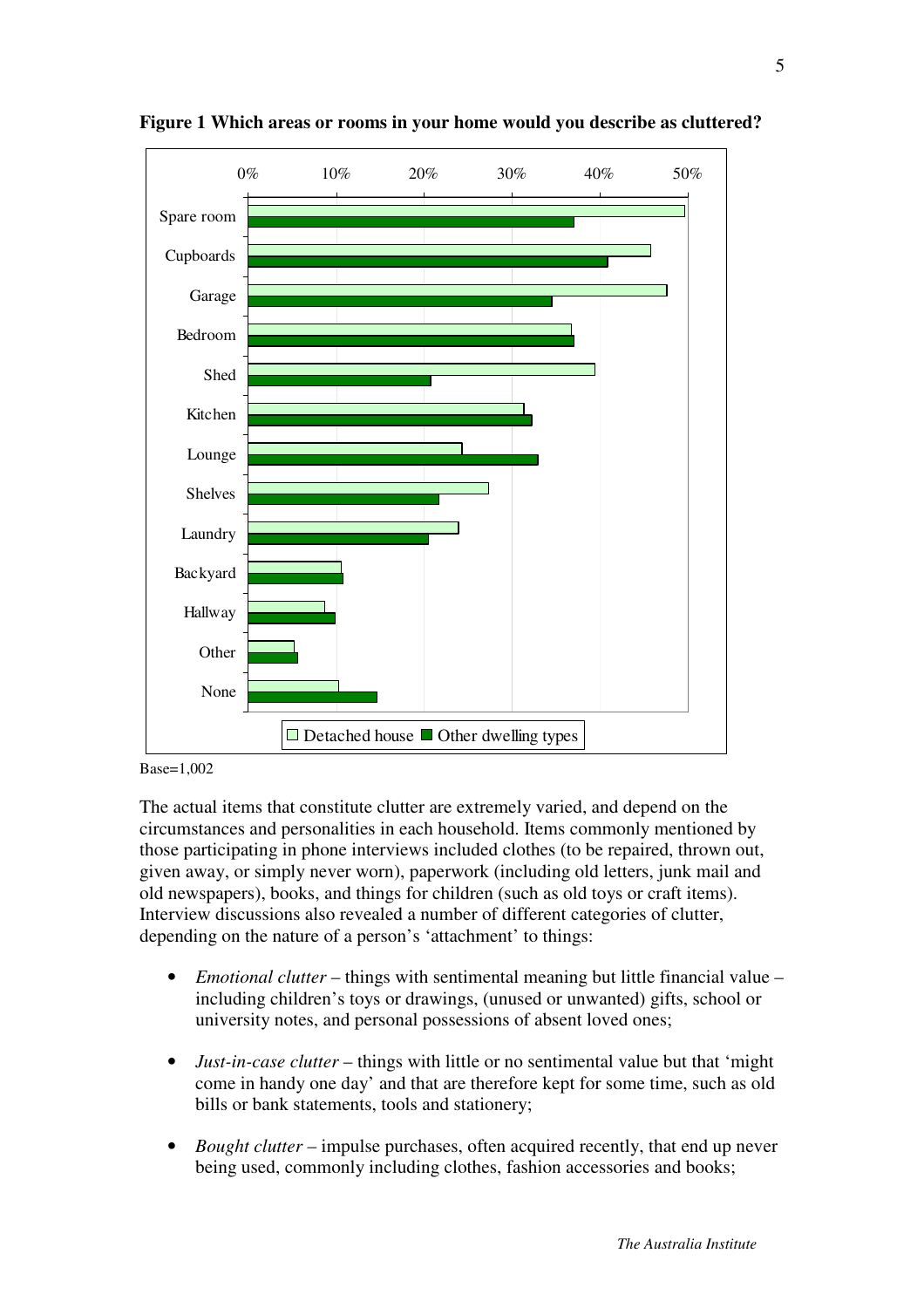• *Bargain clutter* – free or very cheap things acquired at sales, from friends or family or 'by the side of the road' which are discarded only reluctantly because they were so cheap.

Different kinds of people tend to acquire different types of clutter. Some of those interviewed confessed to being strongly attracted to bargain clutter, while those who identified themselves as 'hoarders' said much of their clutter is of the 'just-in-case' kind. Other people said their spending habits meant their homes accumulate bought clutter.

'Part of it is my shopping. I have a whole cupboard dedicated to presents I buy for people in advance or things I buy for myself that I don't necessarily need. Sometimes I'll even forget that I bought it in the first place and end up replacing it with something similar.'

'There is a major issue with the way I shop. I'm an emotional spender. The more broke I am the more likely I am to buy something.'

### **4. The more cluttered and the less cluttered**

Because such a high proportion of respondents (88 per cent) said they have at least one cluttered room in their home, it is difficult to distinguish between the types of people who tend to have more clutter and those who tend to have less. A better measure of the amount of clutter in the home is the number of rooms that respondents reported as being cluttered. Across the survey sample, there was an average of 3.4 cluttered rooms per home.

Table 1 presents the average number of cluttered rooms by a range of respondent characteristics. It shows that:

- women nominated a much higher number of cluttered rooms than men, perhaps because women tend to *notice* clutter (rather than actually having more clutter);
- people under 35 had fewer cluttered rooms than those over 35, suggesting that clutter tends to accumulate over a lifetime;
- couples with children had more clutter than couples with no children, while single parents had more clutter than single people without kids – indicating that children have a major impact on the amount of clutter in the home;
- working people had fewer cluttered rooms than those not working, so additional time at home does not necessarily prompt people to clean up their clutter;
- people who own their home have more clutter than those with a mortgage, who in turn have more than renters – again suggesting the cumulative nature of clutter over time;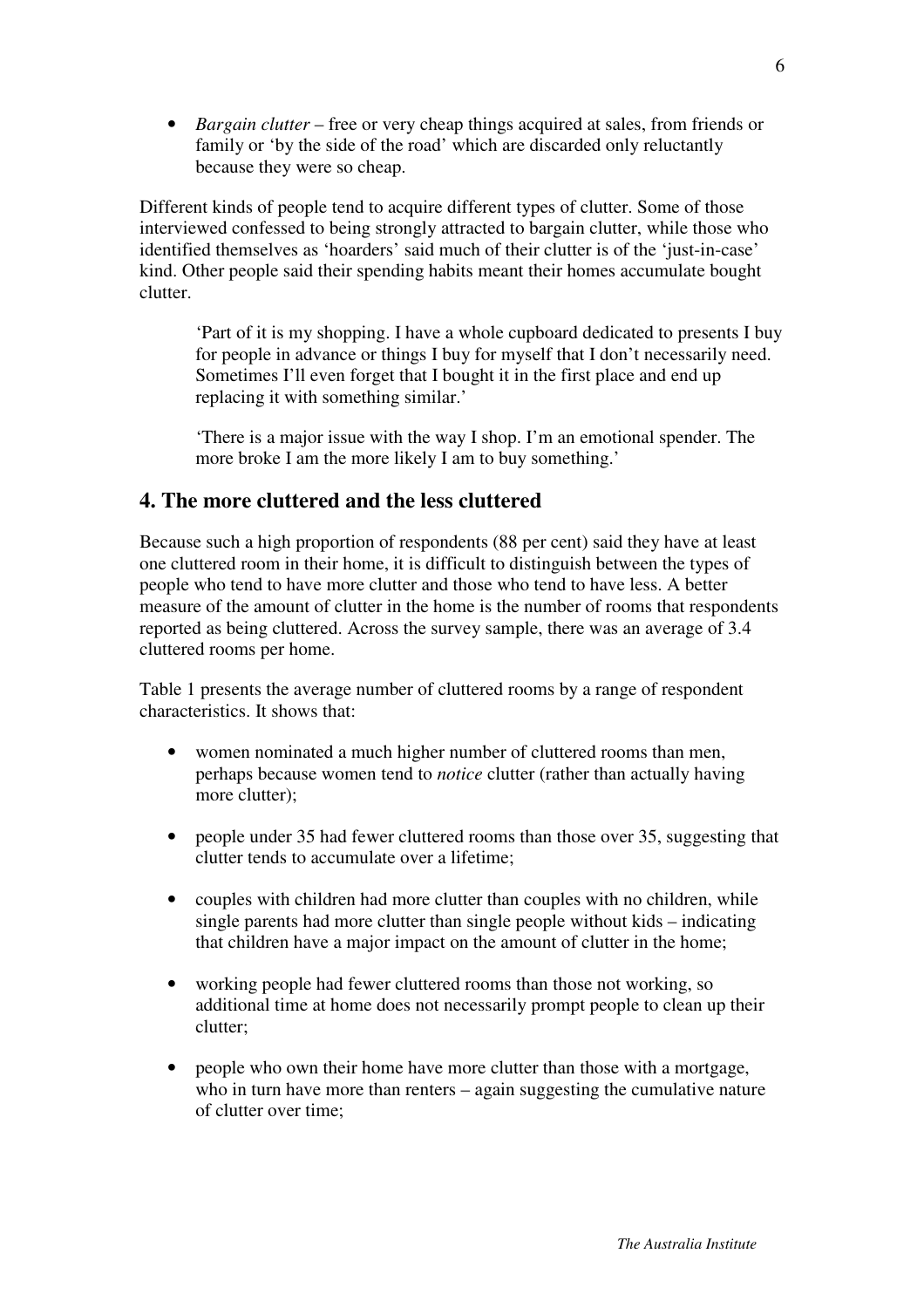- people living in detached houses have more clutter than those in townhouses or apartments, presumably because they have more rooms (and more space) to leave things;
- Victoria has the most cluttered homes in Australia, while NSW has the least.

|                            | Average number of<br>cluttered rooms | $\mathbf n$ |
|----------------------------|--------------------------------------|-------------|
| Male                       | 2.92                                 | 487         |
| Female                     | 3.78                                 | 515         |
| 18-34                      | 3.07                                 | 327         |
| 35-54                      | 3.51                                 | 372         |
| $55+$                      | 3.50                                 | 303         |
| Single parent              | 3.31                                 | 87          |
| Parent with partner        | 3.76                                 | 304         |
| Partner no kids            | 3.14                                 | 325         |
| Single no kids             | 3.21                                 | 286         |
| Working full time          | 3.20                                 | 371         |
| Working part time/casually | 3.19                                 | 269         |
| Not working                | 3.65                                 | 362         |
| Rented                     | 3.24                                 | 402         |
| Owned (paying a mortgage)  | 3.33                                 | 314         |
| Fully owned                | 3.54                                 | 269         |
| Detached house             | 3.51                                 | 689         |
| Townhouse/duplex/terrace   | 3.07                                 | 86          |
| Apartment/unit/flat        | 2.88                                 | 189         |
| <b>NSW</b>                 | 3.21                                 | 323         |
| Vic                        | 3.60                                 | 248         |
| Qld                        | 3.43                                 | 203         |
| <b>SA</b>                  | 3.42                                 | 86          |
| WA*                        | 3.28                                 | 101         |
| <b>Total</b>               | 3.36                                 | 1,002       |

**Table 1: Average number of cluttered rooms per home**

\* Scores for Tas, ACT and NT have been excluded due to small sample size.

Several of those interviewed by phone said their own habits were heavily influenced by their upbringing, and often involved an element of rebellion against their parents. People who had experienced excessive clutter in their parents' homes said they were deliberately neat and conscious of the need to keep their 'stuff' under control, while people with their own clutter problems sometimes recalled that their parents were 'neat-freaks'. When discussing the clutter in their parents' homes, several people referred to a 'Depression-era mentality', suggesting that the propensity to accumulate is a distinctive characteristic of people born at a particular time in history.

'Mum and Dad were born and raised during the Depression, so they want to keep everything.'

'Not wasting was drummed into me as a child. My parents went through the Depression and the Second World War, and if you didn't eat your beans then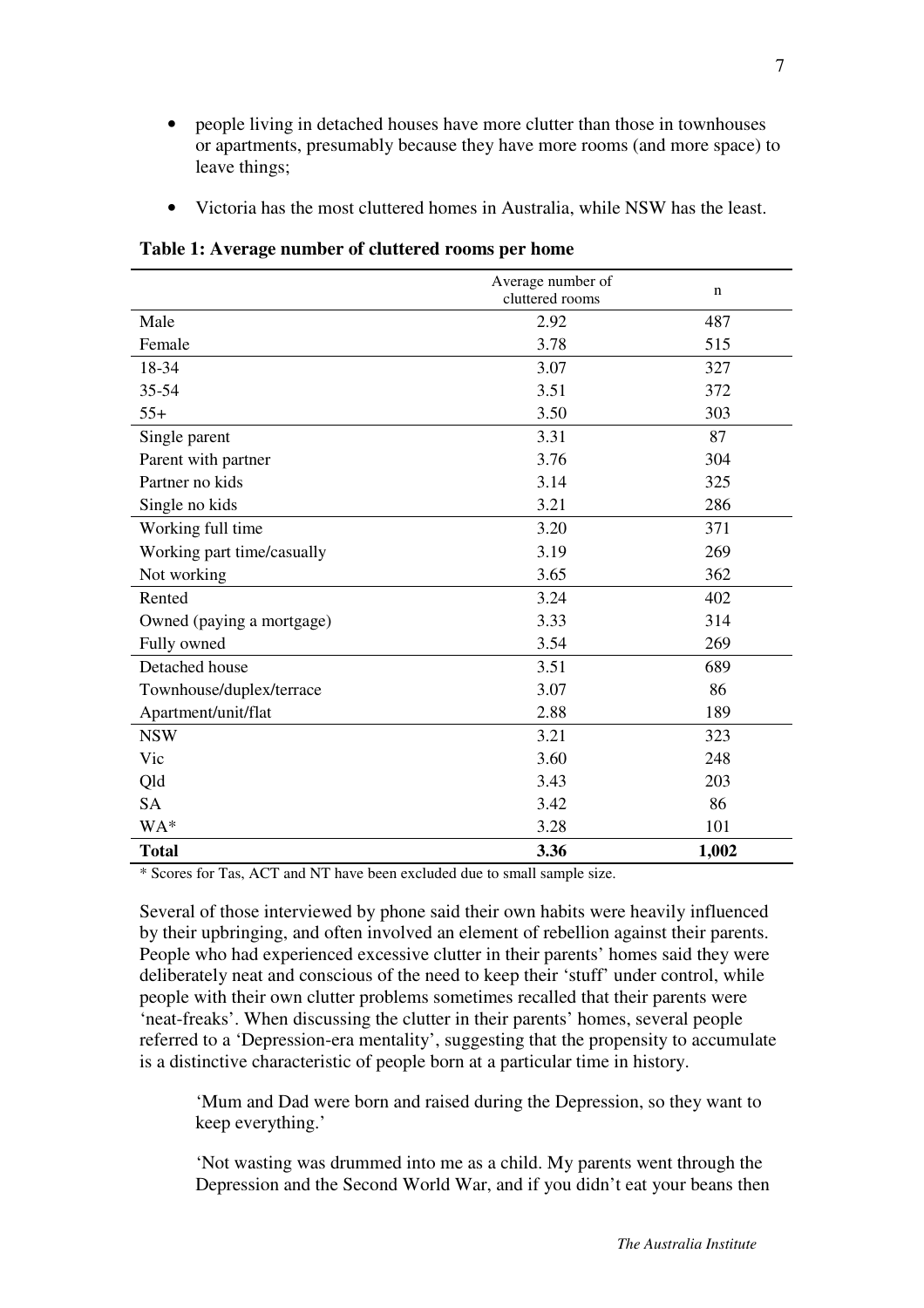that was a waste. Only irresponsible people would throw things out that they might need to buy in the future.'

#### **5. How clutter affects people**

More than a quarter of survey respondents (29 per cent) said that clutter stops them enjoying their time at home, while one in five (21 per cent) said that clutter in their home impedes their ability to move around the place. Almost half of all respondents (48 per cent) said there was an area or room in their home that they don't like visitors to see due to clutter. Indeed, about 28 per cent agreed that 'the clutter in my home makes me feel embarrassed'. According to some of those interviewed:

'It means I can't have people over. There's nowhere for them to sit, and we can't have dinner because there's too much stuff on the table.'

'You don't want visitors to come over. It's all over the yard and all over the house,

Women were more embarrassed about their clutter: 32 per cent of female respondents agreed that their clutter makes them feel embarrassed, compared with 23 per cent of male respondents. People with children in the home were also more likely to feel embarrassed than those without children (33 per cent versus 25 per cent), although (as already noted) people with kids also tend to have more clutter to begin with. In addition, people appear to become less embarrassed about their clutter as they grow older, even though older people live in more cluttered homes. Only 21 per cent of respondents older than 55 agreed that they felt embarrassed, compared with 29 per cent of 35-54 year olds and 33 per cent of respondents under 35 years.

Survey respondents were also asked whether the clutter in their homes makes them feel anxious, guilty or depressed. Twenty-one per cent agreed that it makes them feel anxious; 26 per cent that it makes them feel guilty; and 23 per cent that it makes them feel depressed. A total of 42 per cent of respondents said that their clutter makes them feel at least one of these things.

In fact, almost half of all female respondents (46 per cent) agreed that the clutter in their home makes them feel anxious, guilty or depressed, compared with 38 per cent of males. People with children in the home (who, as we have seen, tend to have more clutter) are more likely to feel anxious, guilty or depressed about their clutter than people without children (47 per cent compared to 39 per cent). Younger people are much more likely to feel anxious, guilty or depressed about their clutter, despite generally having *less* clutter than older people, with more than half of respondents under 35 (58 per cent) agreeing that they felt at least one of these things. By contrast, 41 per cent of 35-54 year olds, and only 26 per cent of people over 55, say they felt anxious, depressed or guilty about the clutter in their home. Reflecting the emotional dimensions of clutter in the home, comments from those interviewed for this study included the following:

'It manifests in every aspect of my life. I feel overwhelmed and out of control.'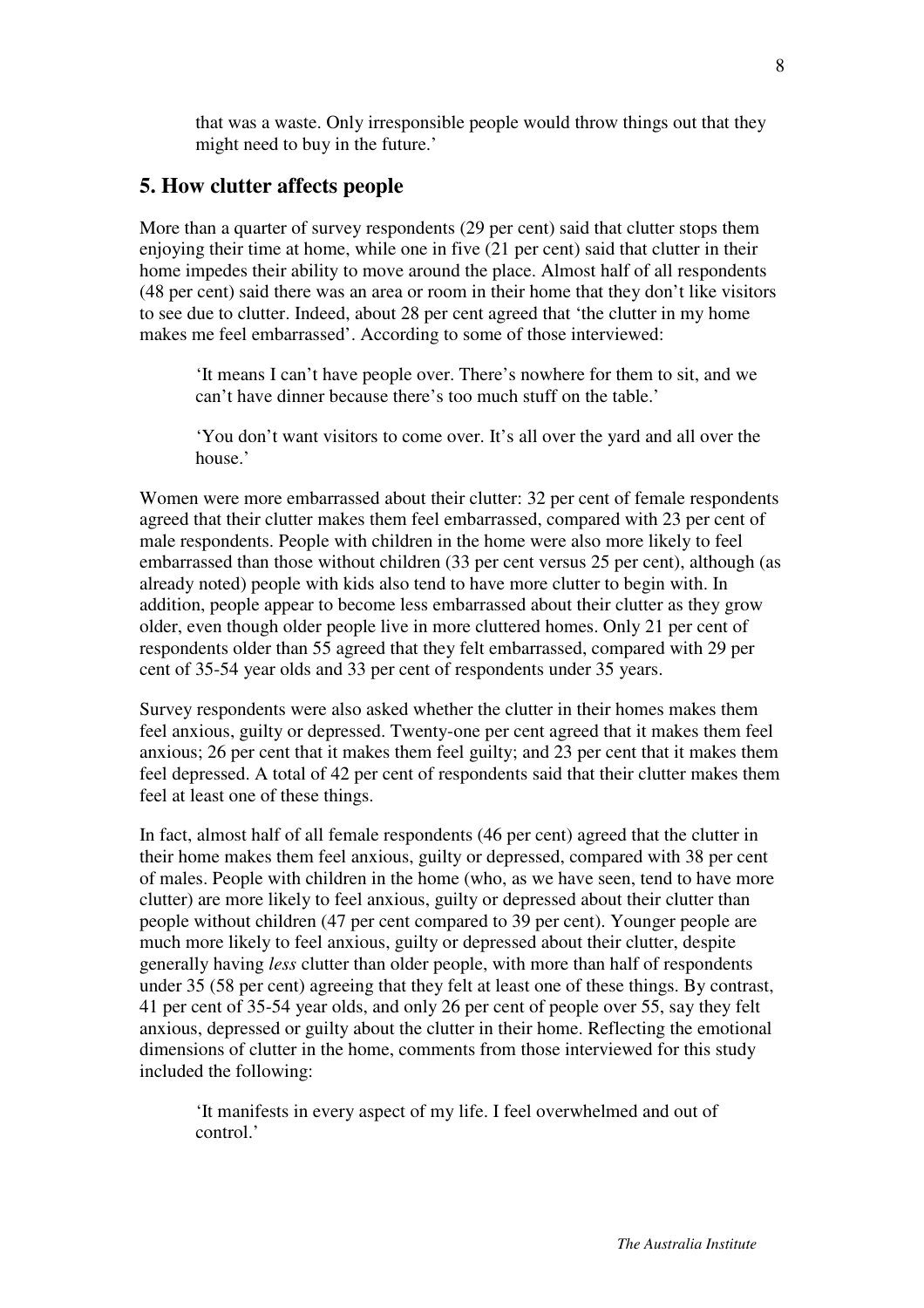'It makes me feel anxious and overwhelmed. I feel like I'm never on top of my life.'

'My wife has a lot of clutter, which affects me emotionally. It just gets me down.'

'I have to have a clear space to have clear thoughts. Clutter affects me emotionally.'

'At one stage I actually wanted my home to burn down in a bushfire – it was that cluttered.'

'It causes anxiety and a sense of self-castigation. You know you should have things organised, so why don't you?'

'Keeping a whole lot of stuff that's not properly sorted – I feel self-conscious and guilty about that. I feel like I would have organised it if I was a proper person.'

### **6. What people think about clutter**

Survey respondents were asked whether they agreed or disagreed with a series of attitudinal statements; their responses are summarised in Figure 2.

When asked to indicate on a scale of 1 (strongly disagree) to 5 (strongly agree), twothirds of respondents (66 per cent) agreed that 'It makes me feel better when I get rid of some of the clutter in my home'. Women were more likely to agree, with a mean score of 4.2, as against 3.8 for men. Interview participants commonly regarded throwing out excess items as a triumph, whereas they described not dealing with clutter as a personal failure. As one person put it: 'I put a lot of stuff in the garbage this week. I felt very evangelical.'

More than half of survey participants (55 per cent) agreed that 'I keep items I have never used because I might need them someday'. This was a common theme for those interviewed:

'I'm a garbage queen. I find things on the sidewalk and reinvent them. Furniture, pot plant holders, old tennis rackets. I collect all these things for my projects, but often I never end up using them.'

'Because I've had them for so long, I can't bring myself to get rid of them.'

'I just can't throw anything away. If people throw things away I'll actually take them home.'

Just under half (46 per cent) agreed that 'I intend to deal with clutter in my home but haven't got around to it', with more women than men agreeing (with a mean of 3.4 for women and 3.1 for men). Younger respondents (18-34 years) were much more likely to agree with this statement than older people.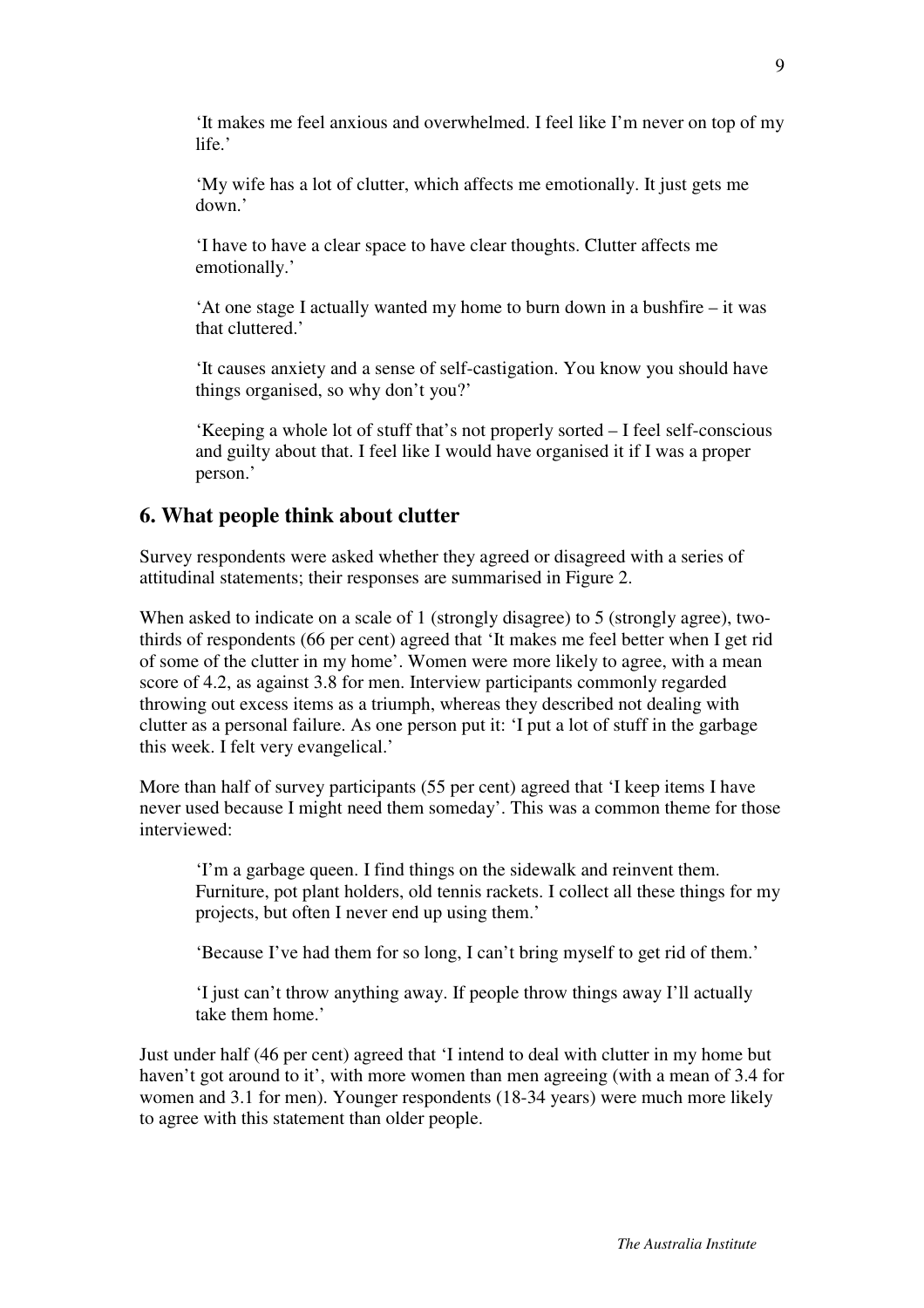One in three respondents agreed that 'I would call myself a hoarder'. Single people were more likely than those with a partner to identify as hoarders, while people who owned their own homes were more likely to call themselves hoarders than renters.

Around a third (32 per cent) agreed that 'I wish I could deal with clutter in my home but haven't been able to'; more women agreed than men. Respondents under 35 years were more likely to agree with this statement than those aged 35-54 or those over 55. People with children in the home were also more likely to agree than those without.



#### **Figure 2: Responses to attitudinal questions<sup>5</sup>**

Base=1,002

 $\overline{a}$ 

Seventeen per cent of respondents agreed that 'I'm worried my children will inherit my clutter'. Surprisingly, younger people (2.5) were more likely to agree than 35-54 year olds (2.3) or those over 55 (2.0). Some of those interviewed referred to the difficulties of dealing with clutter – some of which naturally has sentimental value – after the death of a parent:

 $<sup>5</sup>$  Respondents were asked to indicate their level of agreement with each of these statements on a scale</sup> of 1 to 5, where 1 is strongly disagree and 5 is strongly agree. Those who responded 'don't know' or 'not applicable' have been excluded from Figure 2.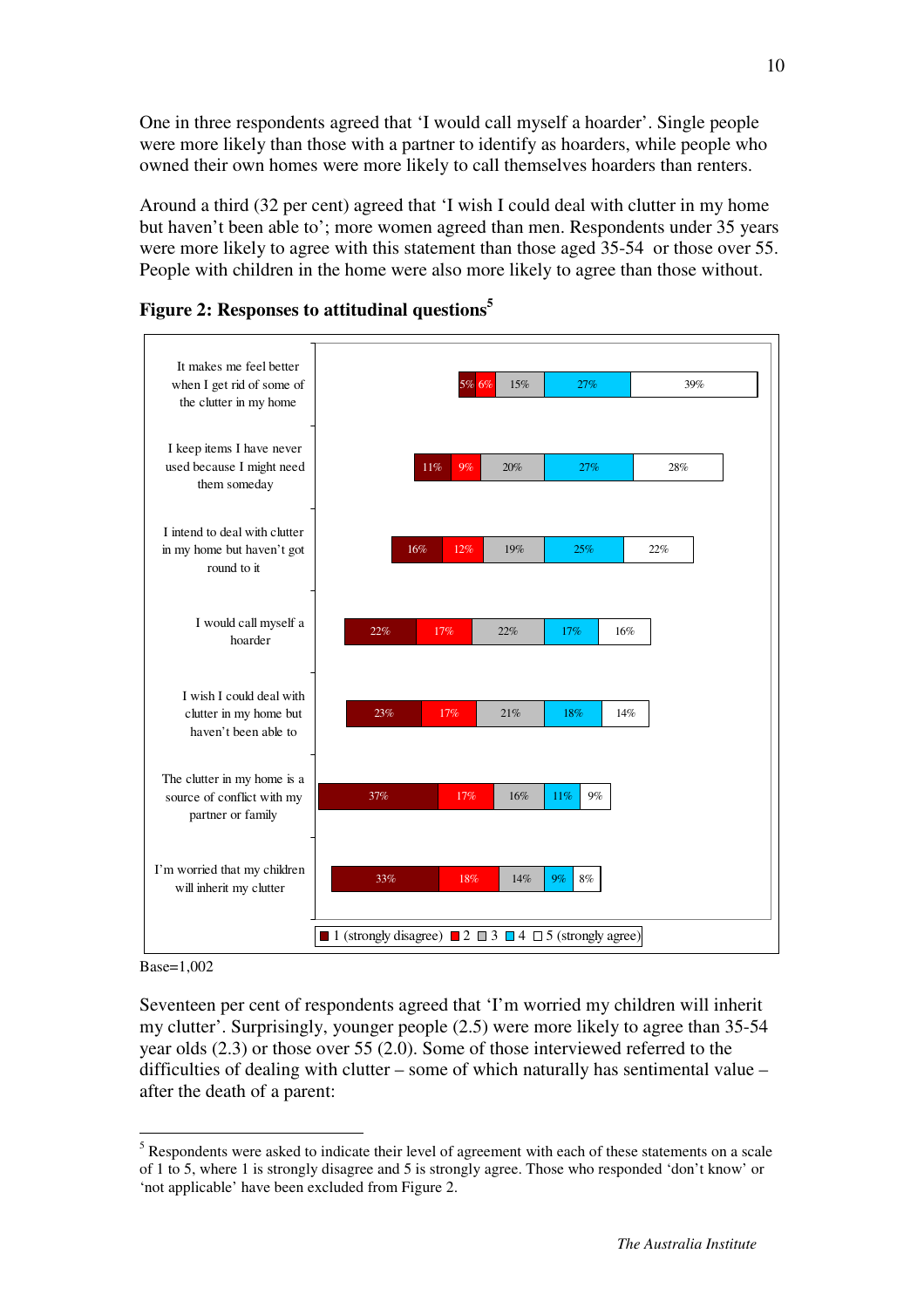'The only thing that will stop it is Mum's death. At some stage the kids will need to sort all the stuff out.'

'You can keep a few things as a memento, but you don't need all that stuff. It distorts your memory of the person.'

One in five survey participants (20 per cent) agreed that 'The clutter in my home is a source of conflict with my partner or family'. Respondents under 35 were more likely to agree with this statement, as were people with children in the home. Many interview participants discussed the strains that clutter has placed on their relationships.

'My husband accumulates stuff like I do, but he thinks he doesn't. So he's very quick to criticise me, but he absolves himself of it.'

'I've recently broken up with a partner. The clutter wasn't the particular issue but it was one of his issues. He could never bring himself to move in with all the mess. It was something we fought over quite a bit.'

'A little while ago my husband went absolutely mental at me. He said he just can't stand all the stuff. "Why do we need all this stuff?" he says.'

'Mum and Dad both blame each other for the clutter. They're each not going to get rid of their own stuff.'

'The children have followed my clutter – it's learned behaviour. And then when I get upset about it, they say, "Mum, calm down, take a chill pill." So it's my anxiety that causes others to be anxious.'

### **7. What people do about clutter**

Survey participants were asked what they had done so that they could keep or store things. One in five (20 per cent) report having built a shed or garage, while one in eight (13 per cent) say they had moved to a bigger house or apartment. (One woman interviewed by phone said, 'Every time we moved house we had to get bigger and bigger trucks.') Significant numbers of respondents had moved things into storage (11 per cent), moved things to a friend's or family member's house (11 per cent), or renovated/extended their current dwelling (8 per cent). A small number (1 per cent) had bought or built an investment property. Almost half of all respondents (46 per cent) had done at least one of these things in order to keep or store things.

The survey also asked what respondents had *purchased* in order to get their clutter under control; the great majority (84 per cent) said they had bought something. The most common purchase was containers to store things in (68 per cent), followed by furniture such as shelves or cupboards (56 per cent). More than half (54 per cent) had bought stationery products, such as folders or organisers, while around a quarter (23 per cent) reported purchasing vacuum storage bags. Around five per cent had bought books on home management, while one per cent had had a consultation with a specialist (e.g. professional organiser, psychologist, interior designer). A number of those interviewed said that they were constantly reading books on how to organise their lives. As one such person put it: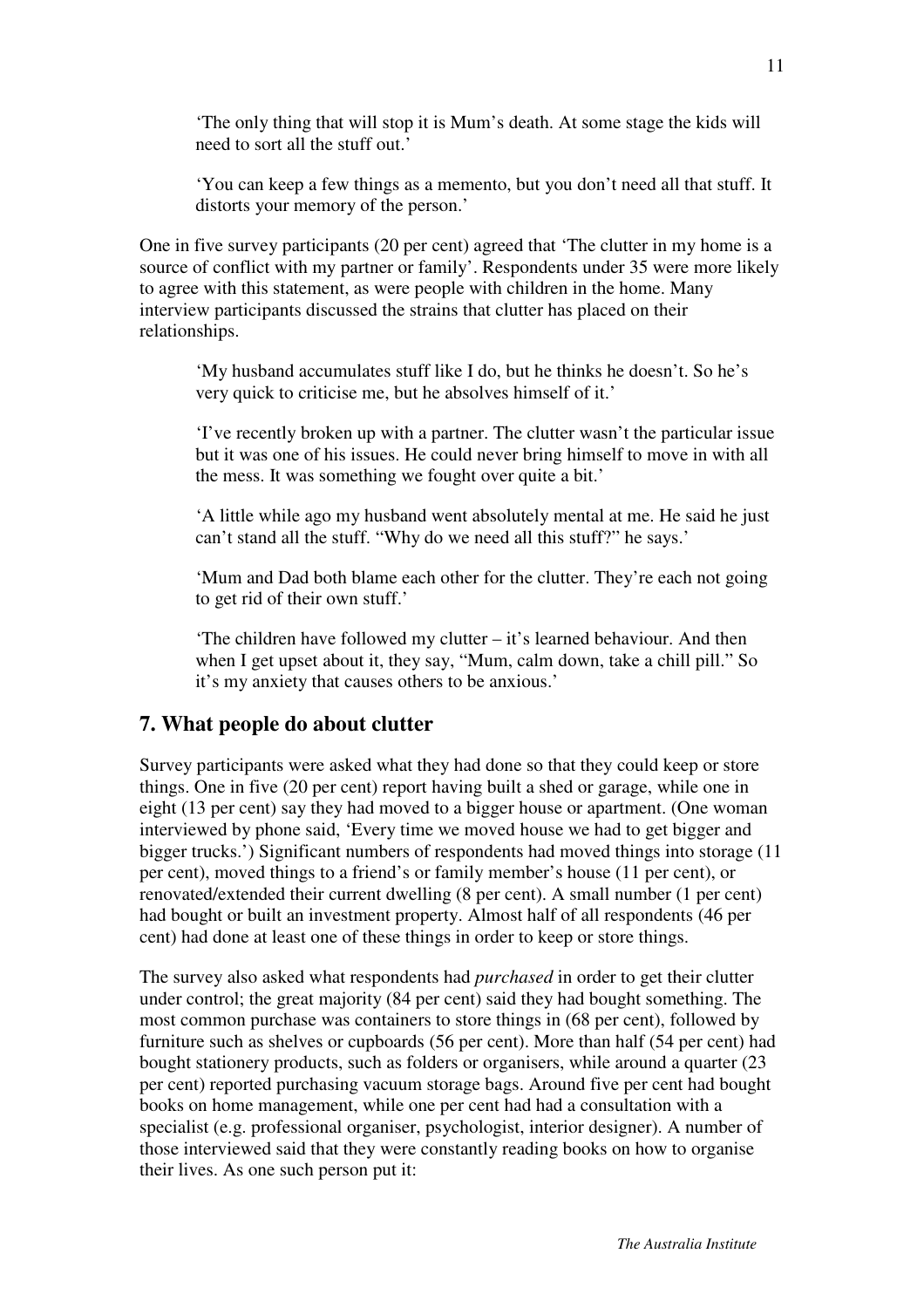'How many books can I read on the subject, rather than actually doing something about it?'

Some people who had successfully taken steps to address their clutter problem said that it was a radical change of mindset that allowed them to do this. They said it was the mental aspects of their clutter, rather than the physical items in question, that they had needed to address.

'You can't take it with you if you die – so why hold onto it?'

It's not a bargain if you don't need it.'

'Now I have my shopping list and I stick to it. I don't buy things immediately; I go and think about it. I have a picture in my head of moving house. If I were to move house, I should be able to do it reasonably easily.'

One person talked wistfully of the day when they would overcome their clutter for good.

'I'd feel so free if I could fully de-clutter – like when I traveled the world in my twenties.'

#### **8. Discussion**

This research shows that the great majority of Australian homes have some clutter, and many have a lot of clutter. Our findings also indicate that significant numbers of people are affected emotionally by their clutter yet are still unable to rid themselves of the problem.

Cluttered homes can perhaps be seen as an analogue of the obesity epidemic. Most of us don't want to buy things we won't end up using, just like most of us would like to be slimmer and fitter than we actually are. Yet the results of this research suggest that Australian homes are often cluttered with things that are rarely or never used. We may not want to live in 'fat houses', but we do.

Of course, the alternative to cluttering up our homes is simply to avoid acquiring unwanted or useless items in the first place. Among other things, this requires a more conscious approach to shopping, one that is about purchasing what we really need and will use, rather than shopping impulsively or as a way of entertaining ourselves. It also requires a healthy scepticism towards commercial messages trying to convince us to buy things that we don't really want or need. If we follow these principles, perhaps we can reclaim our homes.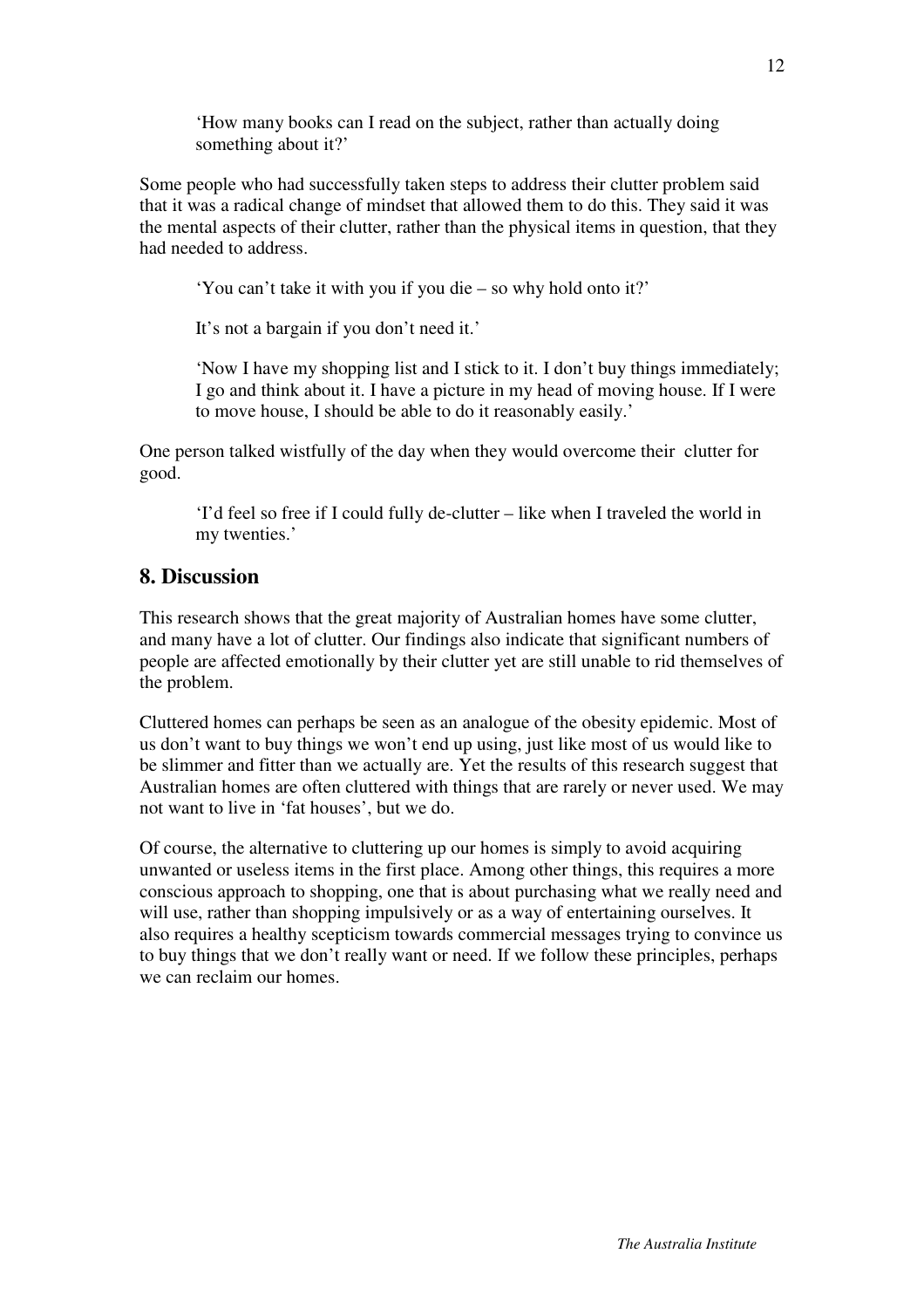#### **References**

Campbell, C. 2000, 'Shopaholics, Spendaholics, and the Question of Gender' in Lane Benson, A. (ed.), *I Shop Therefore I Am: Compulsive Buying and the Search for Self*, Rowman & Littlefield, Lanham MD.

Frost, R., Kyrios, M., McCarthy, K. and Matthews, Y. 2007, 'Self-Ambivalence and Attachment to Possessions', *Journal of Cognitive Psychotherapy* 21(3), pp. 232-43.

Hamilton, C., Denniss, R. and Baker, D. 2005, *Wasteful Consumption in Australia*, Discussion Paper 77, The Australia Institute, March.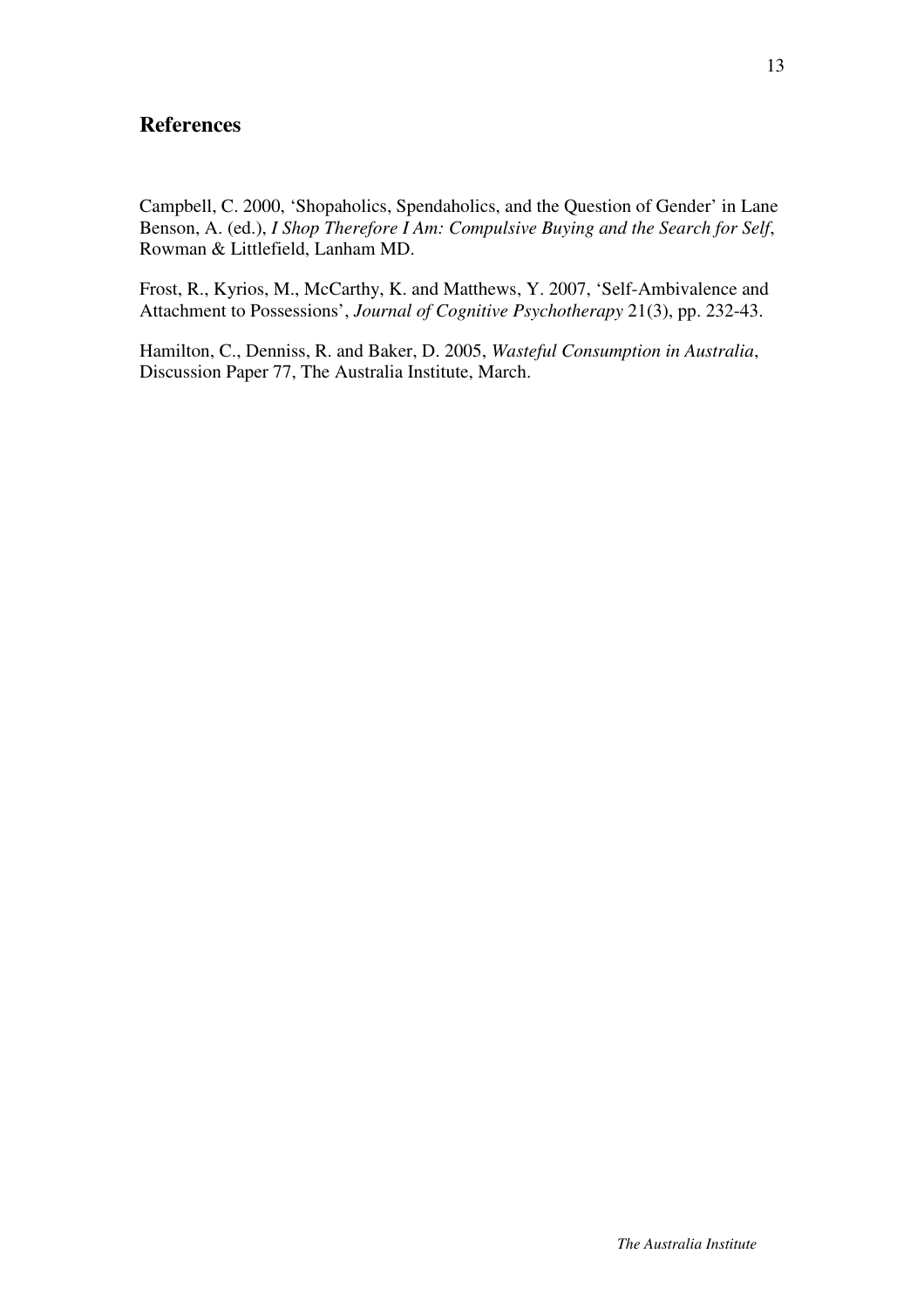## **Appendix A – Survey questionnaire**

Q1. Which areas or rooms in your home, if any, would you describe as cluttered? In other words, which areas or rooms contain too many items that you rarely or never use? [Multiple response]

- Bedroom
- Lounge
- Hallway
- Kitchen
- Laundry
	-
- **Garage**
- Shed
- Backyard
- Cupboards
- **Shelves**

• Spare room

Other (specify)

• None – skip to  $QC5$ 

Q2. Is there an area or room in your home that you don't like visitors to see due to clutter?

- Yes
- $\bullet$  No
- Not sure

Q3. Does clutter in your home ever stop you enjoying your time at home?

- Yes
- No
- Not sure

Q4. Does clutter in your home impede your ability to move around the place?

- Yes
- No
- Not sure

Q5. Have you ever done any of the following so that you could keep or store things? [Multiple response]

- Moved to a bigger house or apartment
- Renovated or extended your current dwelling
- Built a shed or garage
- Bought/built a holiday house or investment property
- Moved some things into storage
- Moved some things to a friend's or family's member's house
- Other (specify)
- No, none of these